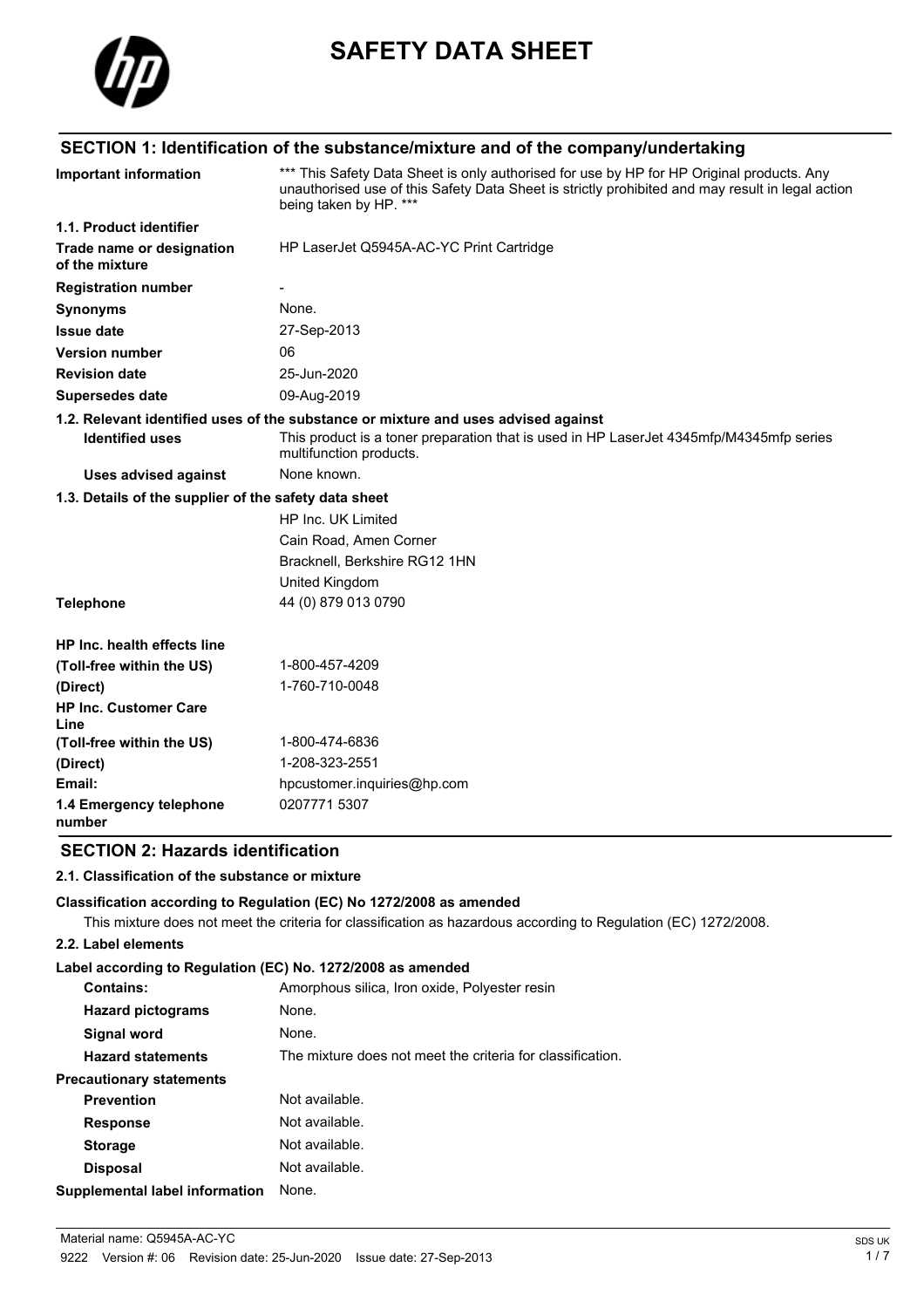None of the other ingredients in this preparation are classified as carcinogens according to ACGIH, EU, IARC, MAK, NTP or OSHA. This preparation contains no component classified as Persistent, Bioaccumulative, and Toxic (PBT) or very Persistent and very Bioaccumulative (vPvB) as defined under Regulation (EC) 1907/2006.

### **SECTION 3: Composition/information on ingredients**

### **3.2. Mixtures**

### **General information**

| <b>Chemical name</b>                               | %    |                        | CAS-No. / EC No. REACH Registration No. | Index No.                | <b>Notes</b> |
|----------------------------------------------------|------|------------------------|-----------------------------------------|--------------------------|--------------|
| Iron oxide                                         | $50$ | 1317-61-9<br>215-277-5 | $\overline{\phantom{0}}$                | $\overline{\phantom{0}}$ |              |
| <b>Classification:</b><br>$\overline{\phantom{a}}$ |      |                        |                                         |                          |              |
| Polyester resin                                    | 50<  | <b>Trade Secret</b>    | $\qquad \qquad$                         | -                        |              |
| <b>Classification:</b><br>$\overline{\phantom{0}}$ |      |                        |                                         |                          |              |
| Amorphous silica                                   | <2   | 7631-86-9<br>231-545-4 | 01-2119379499-16-xxxx                   | $\overline{\phantom{a}}$ |              |
| <b>Classification:</b><br>۰                        |      |                        |                                         |                          |              |

### **SECTION 4: First aid measures**

**General information** Not available.

| 4.1. Description of first aid measures                                                |                                                                                                                                                                                                   |
|---------------------------------------------------------------------------------------|---------------------------------------------------------------------------------------------------------------------------------------------------------------------------------------------------|
| <b>Inhalation</b>                                                                     | Move person to fresh air immediately. If irritation persists, consult a physician.                                                                                                                |
| <b>Skin contact</b>                                                                   | Wash affected areas thoroughly with mild soap and water. Get medical attention if irritation<br>develops or persists.                                                                             |
| Eye contact                                                                           | Do not rub eyes. Immediately flush with large amounts of clean, warm water (low pressure) for at<br>least 15 minutes or until particles are removed. If irritation persists, consult a physician. |
| Ingestion                                                                             | Rinse mouth with water. Drink one to two glasses of water. If symptoms occur, consult a physician.                                                                                                |
| 4.2. Most important symptoms<br>and effects, both acute and<br>delayed                | Not available.                                                                                                                                                                                    |
| 4.3. Indication of any<br>immediate medical attention<br>and special treatment needed | Not available.                                                                                                                                                                                    |

### **SECTION 5: Firefighting measures**

| General fire hazards                                          | Not available.                                                                                                         |
|---------------------------------------------------------------|------------------------------------------------------------------------------------------------------------------------|
| 5.1. Extinguishing media                                      |                                                                                                                        |
| Suitable extinguishing<br>media                               | CO2, water, or dry chemical                                                                                            |
| Unsuitable extinguishing<br>media                             | None known.                                                                                                            |
| 5.2. Special hazards arising<br>from the substance or mixture | Like most organic material in powder form, toner can form explosive dust-air mixtures when finely<br>dispersed in air. |
| 5.3. Advice for firefighters                                  |                                                                                                                        |
| <b>Special protective</b><br>equipment for firefighters       | Not available.                                                                                                         |
| Special fire fighting<br>procedures                           | If fire occurs in the printer, treat as an electrical fire.                                                            |
| <b>Specific methods</b>                                       | None established.                                                                                                      |

### **SECTION 6: Accidental release measures**

|                                                              | 6.1. Personal precautions, protective equipment and emergency procedures                                                                                                                                                                                                                                                             |
|--------------------------------------------------------------|--------------------------------------------------------------------------------------------------------------------------------------------------------------------------------------------------------------------------------------------------------------------------------------------------------------------------------------|
| For non-emergency<br>personnel                               | Minimize dust generation and accumulation.                                                                                                                                                                                                                                                                                           |
| For emergency responders                                     | Not available.                                                                                                                                                                                                                                                                                                                       |
| 6.2. Environmental precautions                               | Do not flush into surface water or sanitary sewer system. See also section 13 Disposal<br>considerations.                                                                                                                                                                                                                            |
| 6.3. Methods and material for<br>containment and cleaning up | Slowly vacuum or sweep the material into a bag or other sealed container. Clean remainder with a<br>damp cloth or vacuum cleaner. If a vacuum is used, the motor must be rated as dust<br>explosion-proof. Fine powder can form explosive dust-air mixtures. Dispose of in compliance with<br>federal, state, and local regulations. |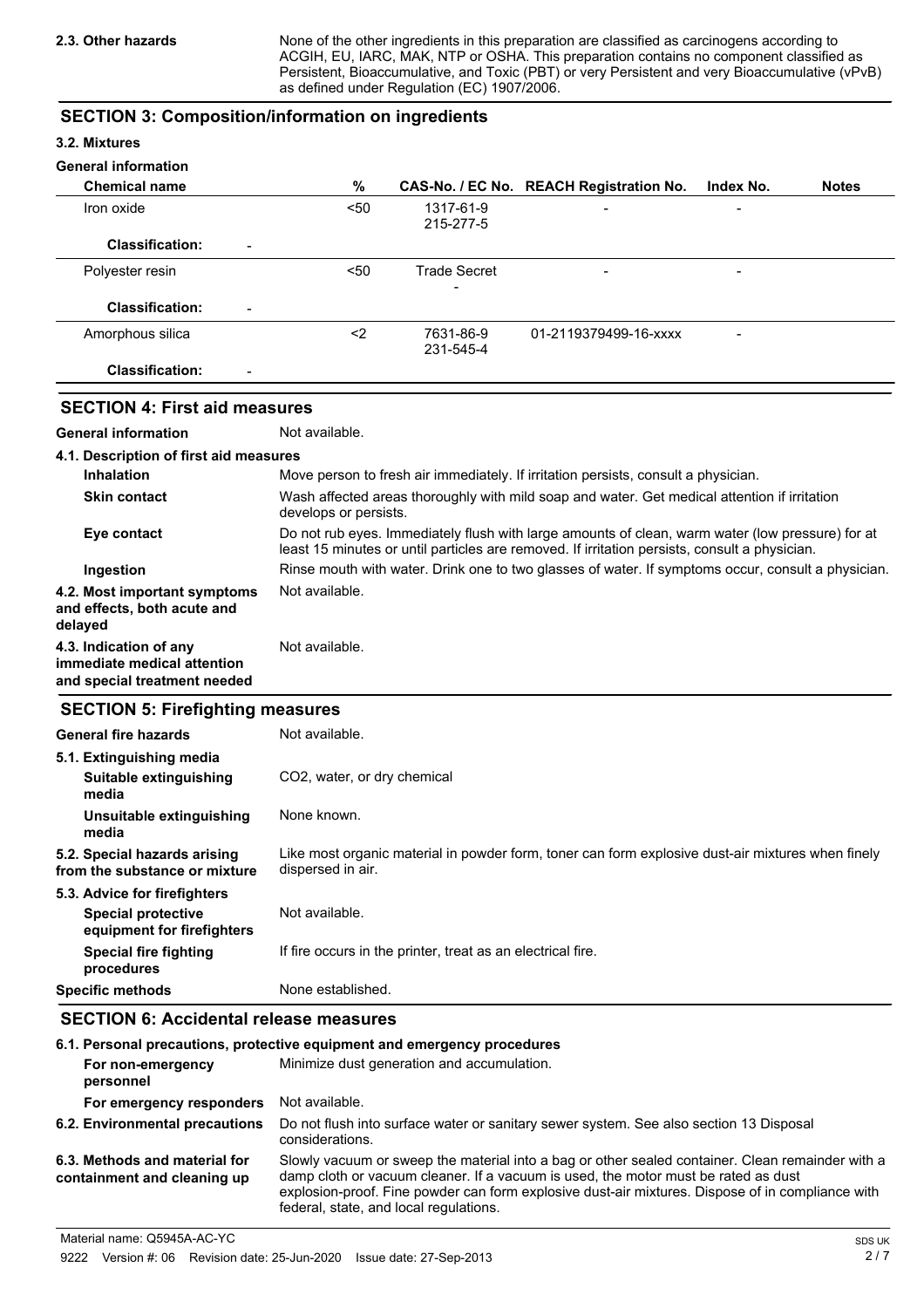| <b>SECTION 7: Handling and storage</b>                                  |                                                                                                                                                                                                                                                                                                                          |  |  |
|-------------------------------------------------------------------------|--------------------------------------------------------------------------------------------------------------------------------------------------------------------------------------------------------------------------------------------------------------------------------------------------------------------------|--|--|
| 7.1. Precautions for safe<br>handling                                   | Keep out of the reach of children. Avoid inhalation of dust and contact with skin and eyes. Use with<br>adequate ventilation. Keep away from excessive heat, sparks, and open flames.<br>Keep out of the reach of children. Keep tightly closed and dry. Store at room temperature. Store<br>away from strong oxidizers. |  |  |
| 7.2. Conditions for safe<br>storage, including any<br>incompatibilities |                                                                                                                                                                                                                                                                                                                          |  |  |
| 7.3. Specific end use(s)                                                | Not available.                                                                                                                                                                                                                                                                                                           |  |  |
|                                                                         | <b>SECTION 8: Exposure controls/personal protection</b>                                                                                                                                                                                                                                                                  |  |  |
| 8.1. Control parameters                                                 |                                                                                                                                                                                                                                                                                                                          |  |  |
| <b>Occupational exposure limits</b>                                     | No exposure limits noted for ingredient(s).                                                                                                                                                                                                                                                                              |  |  |
| <b>Biological limit values</b>                                          | No biological exposure limits noted for the ingredient(s).                                                                                                                                                                                                                                                               |  |  |
| <b>Recommended monitoring</b><br>procedures                             | Not available.                                                                                                                                                                                                                                                                                                           |  |  |
| Derived no effect levels<br>(DNELs)                                     | Not available.                                                                                                                                                                                                                                                                                                           |  |  |
| <b>Predicted no effect</b><br>concentrations (PNECs)                    | Not available.                                                                                                                                                                                                                                                                                                           |  |  |
| <b>Exposure guidelines</b>                                              | , 5 mg/m3 (Respirable Fraction)                                                                                                                                                                                                                                                                                          |  |  |
|                                                                         | , 3 mg/m3 (Respirable Particulate)                                                                                                                                                                                                                                                                                       |  |  |
|                                                                         | Amorphous silica: USA OSHA (TWA/PEL): 20 mppcf 80 (mg/m3)/%SiO2, ACGIH (TWA/TLV): 10<br>mg/m3                                                                                                                                                                                                                            |  |  |
|                                                                         | TRGS 900 (Luftgrenzwert) - 10 mg/m3 (Einatembare partikel), 3 mg/m3 (Alveolengängige fraktion)                                                                                                                                                                                                                           |  |  |
|                                                                         | UK WEL: 10 mg/m3 (Respirable Dust), 5 mg/m3 (Inhalable Dust)                                                                                                                                                                                                                                                             |  |  |
| 8.2. Exposure controls                                                  |                                                                                                                                                                                                                                                                                                                          |  |  |
| Appropriate engineering<br>controls                                     | Use in a well ventilated area.                                                                                                                                                                                                                                                                                           |  |  |
|                                                                         | Individual protection measures, such as personal protective equipment                                                                                                                                                                                                                                                    |  |  |
| <b>General information</b>                                              | No personal respiratory protective equipment required under normal conditions of use.                                                                                                                                                                                                                                    |  |  |
| <b>Eye/face protection</b>                                              | Not available.                                                                                                                                                                                                                                                                                                           |  |  |
| <b>Skin protection</b>                                                  |                                                                                                                                                                                                                                                                                                                          |  |  |
| - Hand protection                                                       | Not available.                                                                                                                                                                                                                                                                                                           |  |  |
| - Other                                                                 | Not available.                                                                                                                                                                                                                                                                                                           |  |  |
| <b>Respiratory protection</b>                                           | Not available.                                                                                                                                                                                                                                                                                                           |  |  |
| <b>Thermal hazards</b>                                                  | Not available.                                                                                                                                                                                                                                                                                                           |  |  |
| <b>Hygiene measures</b>                                                 | Not available.                                                                                                                                                                                                                                                                                                           |  |  |
| <b>Environmental exposure</b><br>controls                               | Not available.                                                                                                                                                                                                                                                                                                           |  |  |

### **SECTION 9: Physical and chemical properties**

### **9.1. Information on basic physical and chemical properties**

| <b>Appearance</b>                          | Fine powder         |
|--------------------------------------------|---------------------|
| <b>Physical state</b>                      | Solid.              |
| Form                                       | solid               |
| Color                                      | Black.              |
| Odor                                       | Slight plastic odor |
| <b>Odor threshold</b>                      | Not available.      |
| рH                                         | Not applicable      |
| <b>Melting point/freezing point</b>        | Not available.      |
| Initial boiling point and boiling<br>range | Not applicable      |
| <b>Flash point</b>                         | Not applicable      |
| <b>Evaporation rate</b>                    | Not available.      |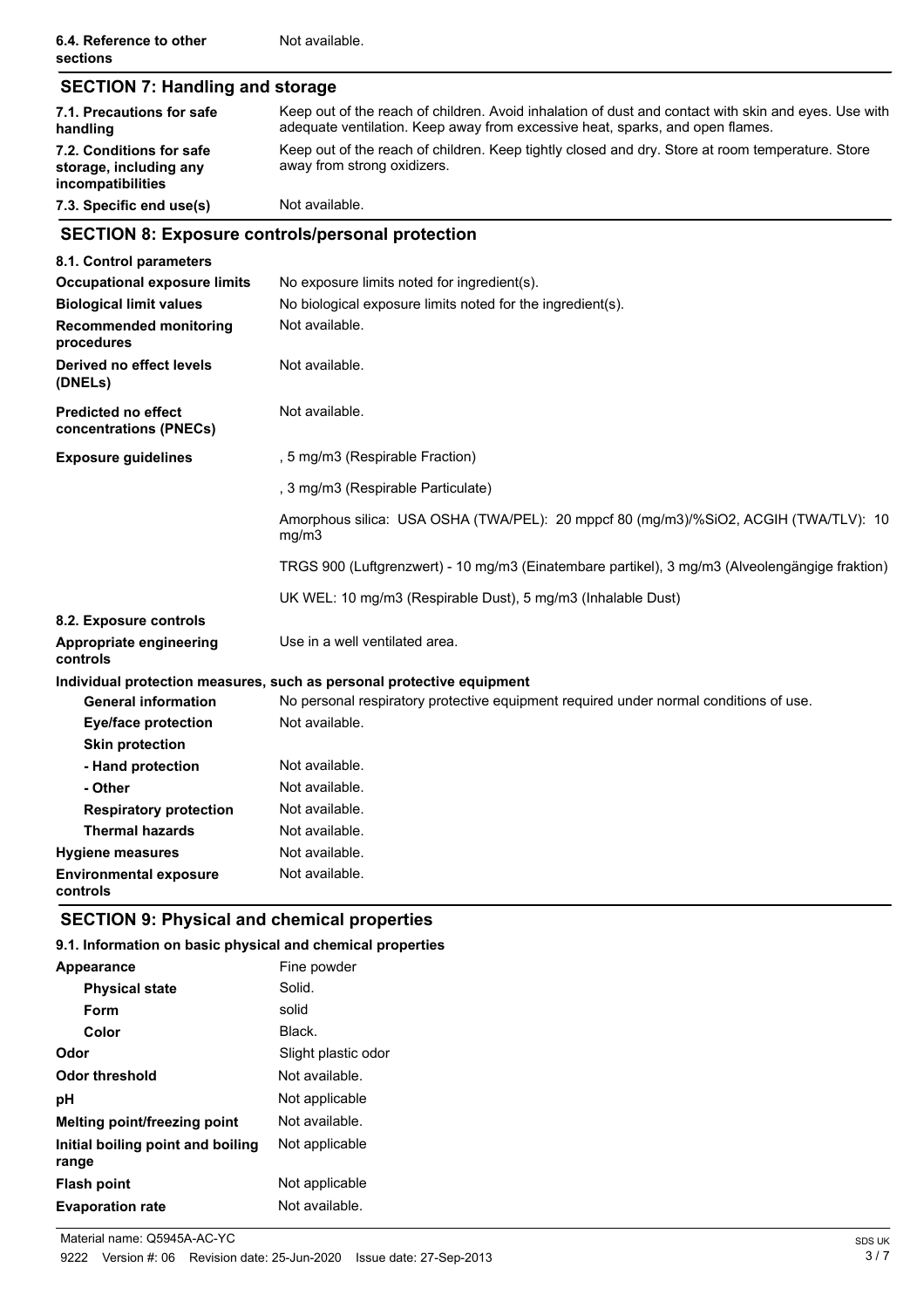| Flammability (solid, gas)                         | Not available.                                                |
|---------------------------------------------------|---------------------------------------------------------------|
| Upper/lower flammability or explosive limits      |                                                               |
| <b>Flammability limit - lower</b><br>$(\% )$      | Not flammable                                                 |
| <b>Flammability limit - upper</b><br>$(\%)$       | Not available.                                                |
| Vapor pressure                                    | Not applicable                                                |
| Vapor density                                     | Not applicable                                                |
| Solubility(ies)                                   |                                                               |
| Solubility (water)                                | Negligible in water. Partially soluble in toluene and xylene. |
| <b>Partition coefficient</b><br>(n-octanol/water) | Not available.                                                |
| <b>Auto-ignition temperature</b>                  | No data available                                             |
| Decomposition temperature                         | $>= 392 \text{ }^{\circ}F (>= 200 \text{ }^{\circ}C)$         |
| <b>Viscosity</b>                                  | Not applicable                                                |
| <b>Explosive properties</b>                       | Not available.                                                |
| <b>Oxidizing properties</b>                       | No information available.                                     |
| 9.2. Other information                            |                                                               |
| <b>Percent volatile</b>                           | Negligible                                                    |
| Softening point                                   | 212 - 302 °F (100 - 150 °C)                                   |
| <b>VOC</b>                                        | Not applicable                                                |

### **SECTION 10: Stability and reactivity**

| 10.1. Reactivity                            | Not available.                          |
|---------------------------------------------|-----------------------------------------|
| 10.2. Chemical stability                    | Stable under normal storage conditions. |
| 10.3. Possibility of hazardous<br>reactions | Will not occur.                         |
| 10.4. Conditions to avoid                   | Imaging Drum: Exposure to light         |
| 10.5. Incompatible materials                | Strong oxidizers                        |
| 10.6. Hazardous<br>decomposition products   | Carbon monoxide and carbon dioxide.     |

# **SECTION 11: Toxicological information**

| <b>General information</b>                            | Not available.                                                                                                                                           |  |  |  |
|-------------------------------------------------------|----------------------------------------------------------------------------------------------------------------------------------------------------------|--|--|--|
| Information on likely routes of exposure              |                                                                                                                                                          |  |  |  |
| <b>Inhalation</b>                                     | Under normal conditions of intended use, this material is not expected to be an inhalation hazard.                                                       |  |  |  |
| <b>Skin contact</b>                                   | Contact with skin may result in mild irritation.                                                                                                         |  |  |  |
| Eye contact                                           | Contact with eyes may result in mild irritation.                                                                                                         |  |  |  |
| Ingestion                                             | Ingestion is not a likely route of exposure.                                                                                                             |  |  |  |
| <b>Symptoms</b>                                       | Not available.                                                                                                                                           |  |  |  |
| 11.1. Information on toxicological effects            |                                                                                                                                                          |  |  |  |
| <b>Acute toxicity</b>                                 | Based on available data, the classification criteria are not met.                                                                                        |  |  |  |
| <b>Skin corrosion/irritation</b>                      | Based on available data, the classification criteria are not met.                                                                                        |  |  |  |
| Serious eye damage/eye<br>irritation                  | Based on available data, the classification criteria are not met.                                                                                        |  |  |  |
| <b>Respiratory sensitization</b>                      | Based on available data, the classification criteria are not met.                                                                                        |  |  |  |
| <b>Skin sensitization</b>                             | Based on available data, the classification criteria are not met.                                                                                        |  |  |  |
| Germ cell mutagenicity                                | Negative, does not indicate mutagenic potential (Ames Test: Salmonella typhimurium)<br>Based on available data, the classification criteria are not met. |  |  |  |
| Carcinogenicity                                       | Based on available data, the classification criteria are not met.                                                                                        |  |  |  |
| <b>Reproductive toxicity</b>                          | Based on available data, the classification criteria are not met.                                                                                        |  |  |  |
| Specific target organ toxicity -<br>single exposure   | Based on available data, the classification criteria are not met.                                                                                        |  |  |  |
| Specific target organ toxicity -<br>repeated exposure | Based on available data, the classification criteria are not met.                                                                                        |  |  |  |
| <b>Aspiration hazard</b>                              | Based on available data, the classification criteria are not met.                                                                                        |  |  |  |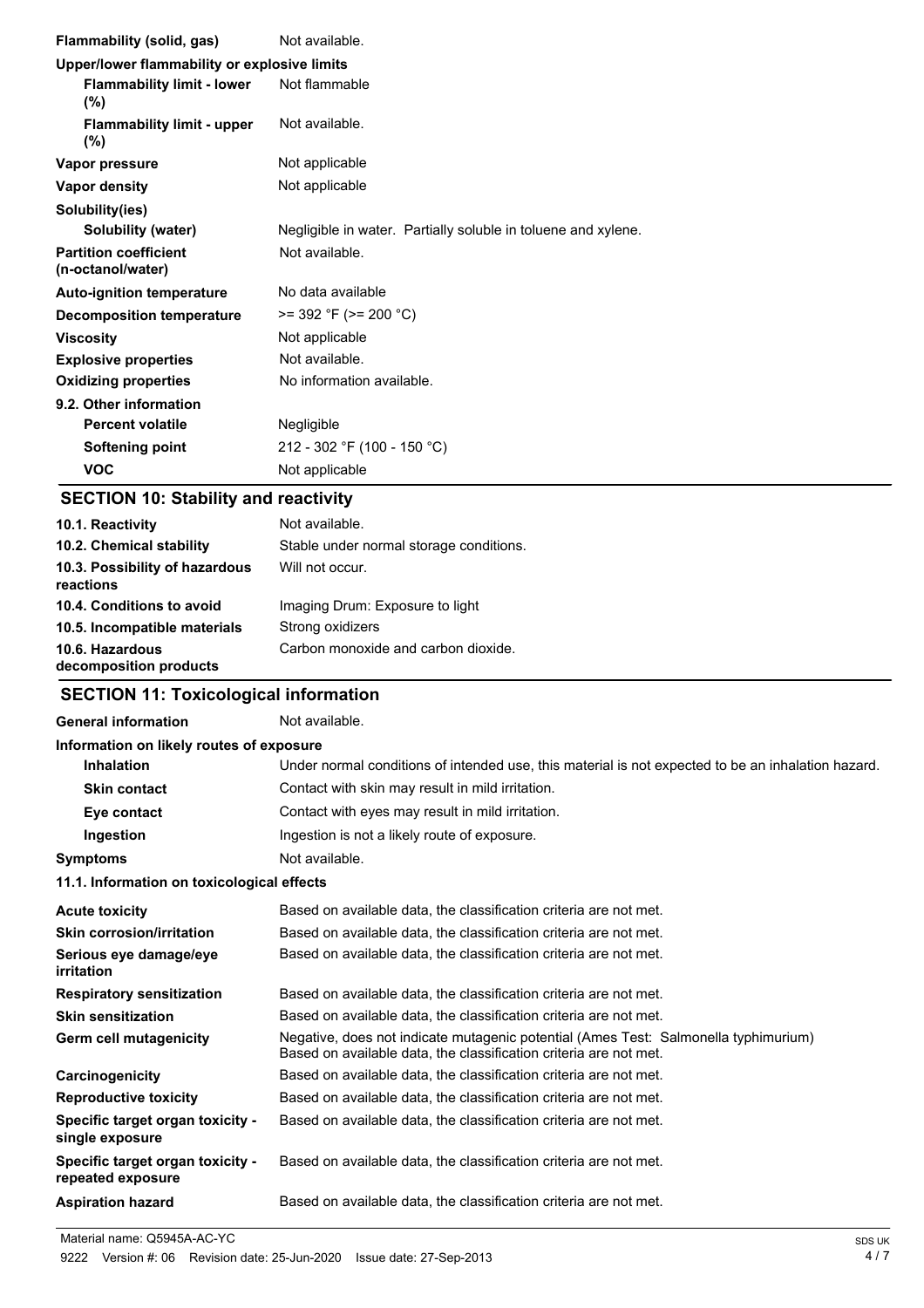**Other information Complete toxicity data are not available for this specific formulation** Refer to Section 2 for potential health effects and Section 4 for first aid measures.

### **SECTION 12: Ecological information**

| 12.1. Toxicity                                            | $LL50:$ > 1000 mg/l, Rainbow Trout, 96.00 Hours |                                         |                       |  |
|-----------------------------------------------------------|-------------------------------------------------|-----------------------------------------|-----------------------|--|
| <b>Product</b>                                            |                                                 | <b>Species</b>                          | <b>Test Results</b>   |  |
| Q5945A-AC-YC                                              |                                                 |                                         |                       |  |
| <b>Aquatic</b>                                            |                                                 |                                         |                       |  |
| Fish                                                      | LL50                                            | <b>Rainbow Trout</b>                    | > 1000 mg/l, 96 Hours |  |
| 12.2. Persistence and<br>degradability                    | Not available.                                  |                                         |                       |  |
| 12.3. Bioaccumulative potential                           | Not available.                                  |                                         |                       |  |
| <b>Partition coefficient</b><br>n-octanol/water (log Kow) | Not available.                                  |                                         |                       |  |
| <b>Bioconcentration factor (BCF)</b>                      | Not available.                                  |                                         |                       |  |
| 12.4. Mobility in soil                                    | Not available.                                  |                                         |                       |  |
| 12.5. Results of PBT and vPvB<br>assessment               |                                                 | Not a PBT or vPvB substance or mixture. |                       |  |
| 12.6. Other adverse effects                               | Not available.                                  |                                         |                       |  |

### **SECTION 13: Disposal considerations**

| 13.1. Waste treatment methods |                                                                                                                                                                                                                              |
|-------------------------------|------------------------------------------------------------------------------------------------------------------------------------------------------------------------------------------------------------------------------|
| <b>Residual waste</b>         | Not available.                                                                                                                                                                                                               |
| Contaminated packaging        | Not available.                                                                                                                                                                                                               |
| EU waste code                 | Not available.                                                                                                                                                                                                               |
| Disposal methods/information  | Do not shred toner cartridge, unless dust-explosion prevention measures are taken. Finely<br>dispersed particles may form explosive mixtures in air. Dispose of in compliance with federal,<br>state, and local regulations. |
|                               | HP's Planet Partners (trademark) supplies recycling program enables simple, convenient recycling<br>af HD administrational Lacentet considers. Expresso information and to determine if this compo                           |

of HP original inkjet and LaserJet supplies. For more information and to determine if this service is available in your location, please visit http://www.hp.com/recycle.

### **SECTION 14: Transport information**

#### **DOT**

Not regulated as dangerous goods.

#### **IATA**

| <b>UN number</b>                                   | <b>UN2807</b>       |
|----------------------------------------------------|---------------------|
| UN proper shipping name                            | Magnetized Material |
| Transport hazard class(es)                         |                     |
| Class                                              | Not available.      |
| <b>Subsidiary risk</b>                             |                     |
| Packing group                                      | Not available.      |
| <b>Environmental hazards</b>                       | No.                 |
| <b>Special precautions for user</b> Not available. |                     |
|                                                    |                     |

#### **IMDG**

Not regulated as dangerous goods.

#### **ADR**

Not regulated as dangerous goods.

**Further information**

14or more of these cartridges shipped together in a single package (e.g., box, container), by air, are regulated as a magnetized material. These requirements do not apply to single or dual pack cartridges contained in an original HP package and shrink wrapped on a pallet for shipment by air.

### **SECTION 15: Regulatory information**

## **15.1. Safety, health and environmental regulations/legislation specific for the substance or mixture**

### **EU regulations**

### **Regulation (EC) No. 1005/2009 on substances that deplete the ozone layer, Annex I and II, as amended** Not listed.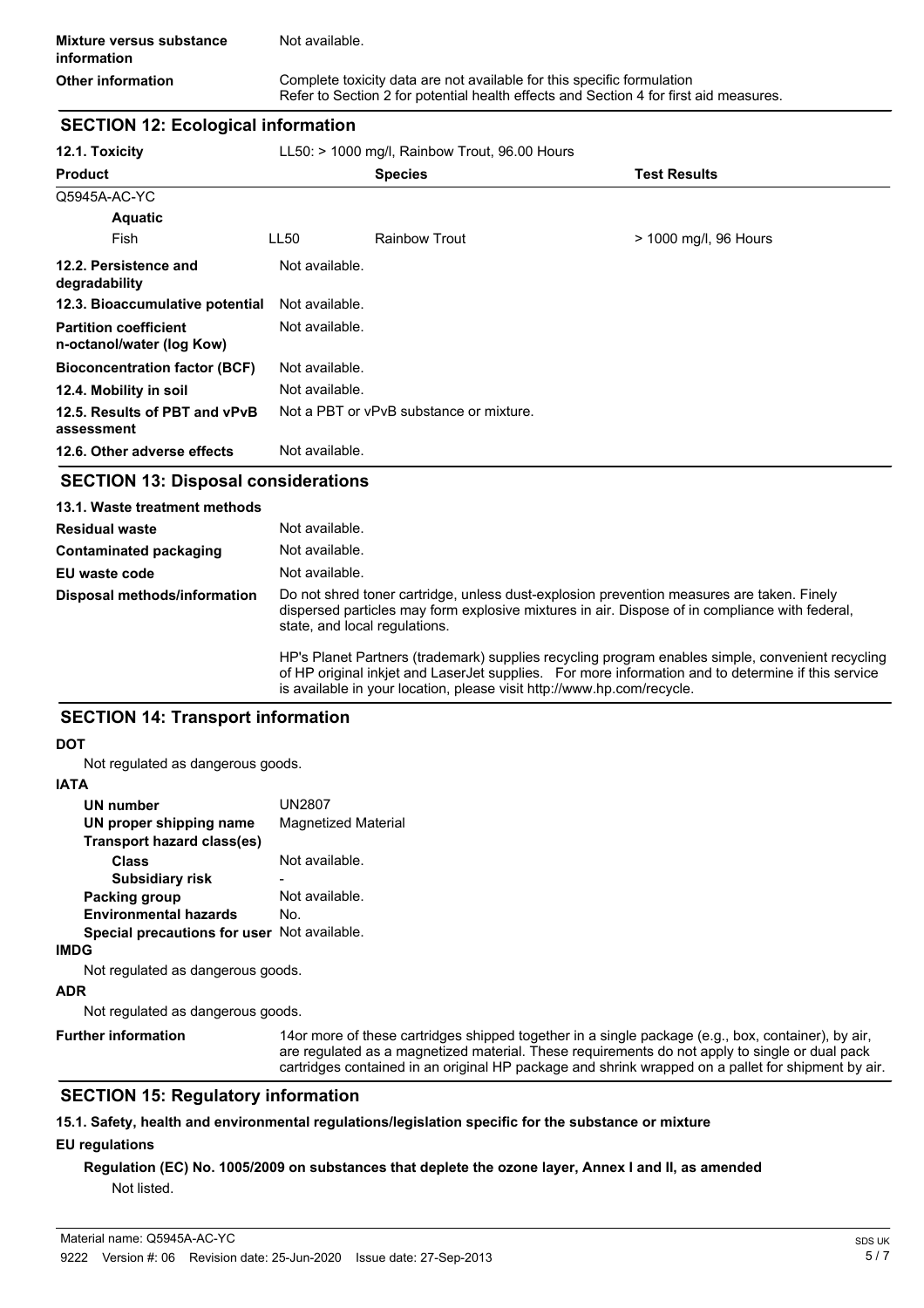| Not listed.                          | Regulation (EC) No. 850/2004 On persistent organic pollutants, Annex I as amended                                                                                                                                                                                                                                 |
|--------------------------------------|-------------------------------------------------------------------------------------------------------------------------------------------------------------------------------------------------------------------------------------------------------------------------------------------------------------------|
|                                      | Regulation (EU) No. 649/2012 concerning the export and import of dangerous chemicals, Annex I, Part 1 as amended                                                                                                                                                                                                  |
| Not listed.                          |                                                                                                                                                                                                                                                                                                                   |
| Not listed.                          | Regulation (EU) No. 649/2012 concerning the export and import of dangerous chemicals, Annex I, Part 2 as amended                                                                                                                                                                                                  |
| Not listed.                          | Regulation (EU) No. 649/2012 concerning the export and import of dangerous chemicals, Annex I, Part 3 as amended                                                                                                                                                                                                  |
|                                      | Regulation (EU) No. 649/2012 concerning the export and import of dangerous chemicals, Annex V as amended                                                                                                                                                                                                          |
| Not listed.                          |                                                                                                                                                                                                                                                                                                                   |
| Not listed.                          | Regulation (EC) No. 166/2006 Annex II Pollutant Release and Transfer Registry, as amended                                                                                                                                                                                                                         |
|                                      | Regulation (EC) No. 1907/2006, REACH Article 59(10) Candidate List as currently published by ECHA                                                                                                                                                                                                                 |
| Not listed.                          |                                                                                                                                                                                                                                                                                                                   |
| Authorizations                       |                                                                                                                                                                                                                                                                                                                   |
|                                      | Regulation (EC) No. 1907/2006, REACH Annex XIV Substances subject to authorization, as amended                                                                                                                                                                                                                    |
| Not listed.                          |                                                                                                                                                                                                                                                                                                                   |
| <b>Restrictions on use</b>           |                                                                                                                                                                                                                                                                                                                   |
|                                      | Regulation (EC) No. 1907/2006, REACH Annex XVII Substances subject to restriction on marketing and use as amended                                                                                                                                                                                                 |
| Not listed.<br>work, as amended      | Directive 2004/37/EC: on the protection of workers from the risks related to exposure to carcinogens and mutagens at                                                                                                                                                                                              |
| Not listed.                          |                                                                                                                                                                                                                                                                                                                   |
| <b>Other EU regulations</b>          |                                                                                                                                                                                                                                                                                                                   |
|                                      | Directive 2012/18/EU on major accident hazards involving dangerous substances, as amended                                                                                                                                                                                                                         |
| Not listed.                          |                                                                                                                                                                                                                                                                                                                   |
| Other regulations                    | All chemical substances in this HP product have been notified or are exempt from notification<br>under chemical substances notification laws in the following countries: US (TSCA), EU<br>(EINECS/ELINCS), Switzerland, Canada (DSL/NDSL), Australia, Japan, Philippines, South Korea,<br>New Zealand, and China. |
| <b>Other information</b>             | This Safety Data Sheet complies with the requirements of Regulation (EU) 2015/830.<br>Classification according to Regulation (EC) No 1272/2008 as amended.                                                                                                                                                        |
| <b>National regulations</b>          | Not available.                                                                                                                                                                                                                                                                                                    |
| 15.2. Chemical safety<br>assessment  | See attached SUMI or GEIS document, if applicable.                                                                                                                                                                                                                                                                |
| <b>SECTION 16: Other information</b> |                                                                                                                                                                                                                                                                                                                   |
| <b>References</b>                    | Regulation (EC) No. 1907/2006 of December 18, 2006 concerning the Registration, Evaluation,<br>Authorization and Restriction of Chemicals (REACH) and establishing a European Chemicals<br>Agency (REACH).                                                                                                        |

Regulation (EU) 2015/830 of May 28, 2015 amending Regulation (EC) No. 1907/2006.

Regulation (EC) No. 1272/2008 of December 16, 2008 on classification, labeling and packaging of substances and mixtures, and amendments (CLP).

The classification for health and environmental hazards is derived by a combination of calculation methods and test data, if available. **Information on evaluation classification of mixture**

**Full text of any H-statements** None. **not written out in full under Sections 2 to 15**

**method leading to the**

**Revision information** SECTION 2: Hazards identification: Classification according to Regulation (EC) No 1272/2008 **Training information** Follow training instructions when handling this material.